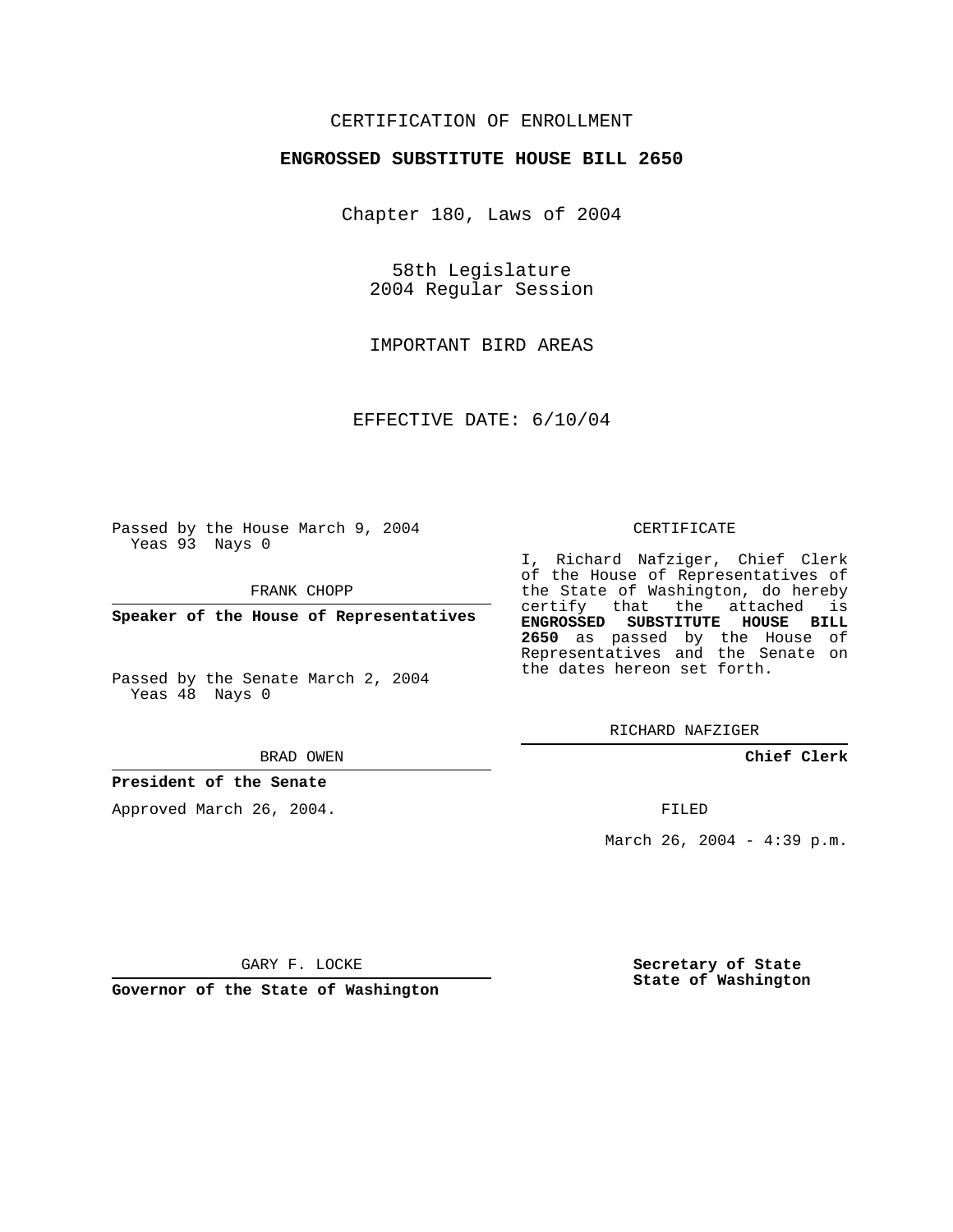# **ENGROSSED SUBSTITUTE HOUSE BILL 2650** \_\_\_\_\_\_\_\_\_\_\_\_\_\_\_\_\_\_\_\_\_\_\_\_\_\_\_\_\_\_\_\_\_\_\_\_\_\_\_\_\_\_\_\_\_

\_\_\_\_\_\_\_\_\_\_\_\_\_\_\_\_\_\_\_\_\_\_\_\_\_\_\_\_\_\_\_\_\_\_\_\_\_\_\_\_\_\_\_\_\_

### AS AMENDED BY THE SENATE

Passed Legislature - 2004 Regular Session

## **State of Washington 58th Legislature 2004 Regular Session**

**By** House Committee on Agriculture & Natural Resources (originally sponsored by Representatives Linville, Flannigan, Cooper, Priest, Quall, Jarrett, Kessler, Tom, Rockefeller, Dunshee, Grant, Romero, Moeller, McDermott, O'Brien, Chase, Upthegrove, Hunt, G. Simpson, Kenney, Wallace, Wood and Kagi)

READ FIRST TIME 02/06/04.

 1 AN ACT Relating to important bird areas; amending RCW 79.70.020; 2 adding new sections to chapter 79.70 RCW; and creating a new section.

3 BE IT ENACTED BY THE LEGISLATURE OF THE STATE OF WASHINGTON:

 NEW SECTION. **Sec. 1.** Washington has a rich variety of birds, wildlife, and fish that its citizens and visitors enjoy. With over three hundred sixty-five bird species, Washington can use this natural asset to attract nature tourists and sportsmen from all over the country and the world. According to a United States fish and wildlife service report, thirty-six percent of Washington's residents currently participate in bird watching, and the watchable wildlife industry brings nearly one billion dollars per year into the state's economy. The economic benefits delivered to rural economies in Washington by those choosing to recreate by hunting waterfowl or upland game birds is equally as impressive.

 The legislature has long recognized the important role of waterfowl and upland game bird hunting and other sporting pursuits in both the state's economy and the quality of life for Washington residents. Additionally, the 2003 legislature recognized the economic value of promoting watchable wildlife and nature tourism when it required the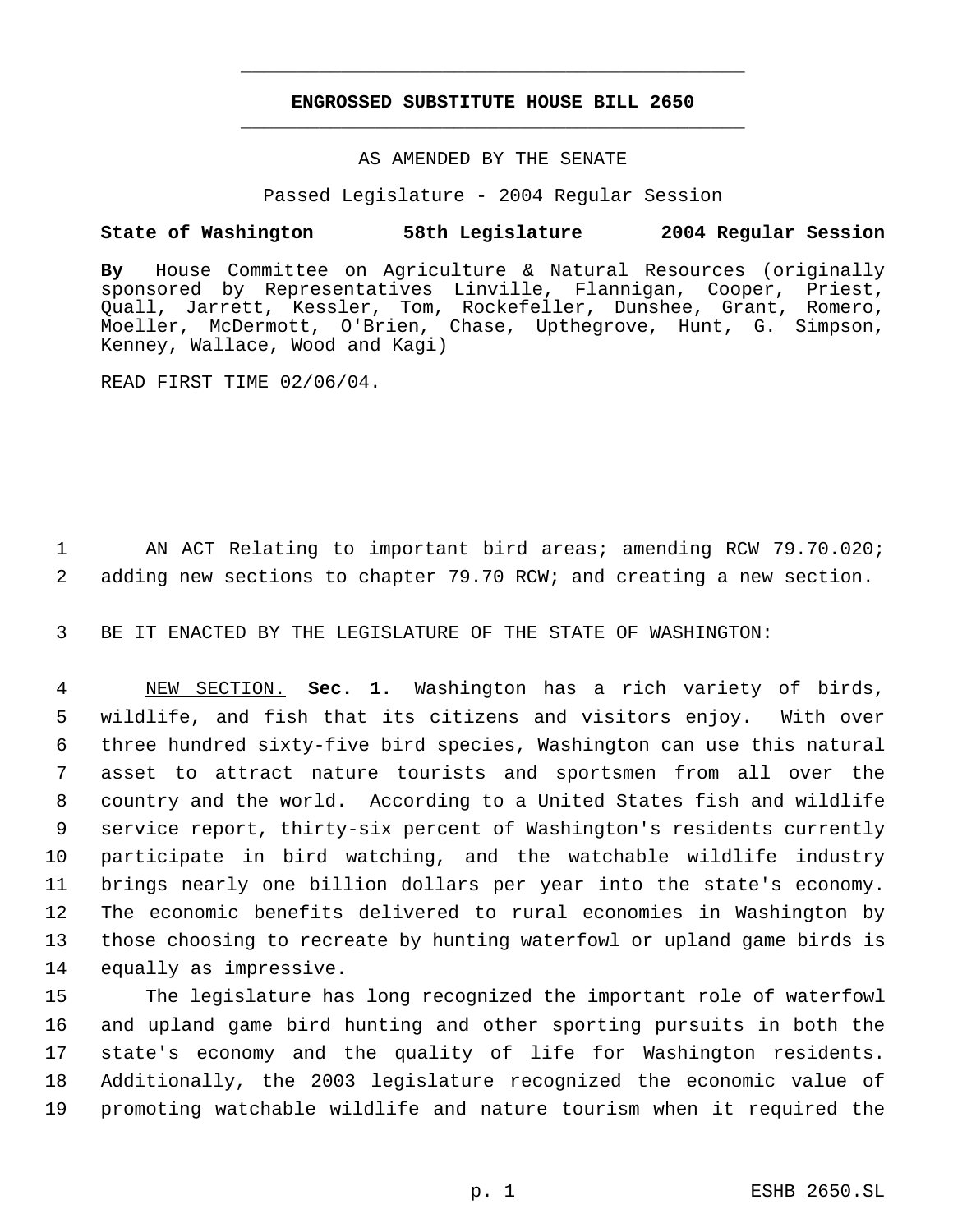departments of fish and wildlife and community, trade, and economic development to host a watchable wildlife and nature tourism conference and write a statewide strategic plan. The 2002 legislature recognized the value of identifying and conserving our state's biodiversity for future generations when it created the biodiversity task force and required a plan be developed to recommend ways to conserve biodiversity. Furthermore, over the past fifteen years, the legislature has recognized the important contributions volunteers and nonprofit organizations have made in restoring and monitoring salmon and wildlife habitat. Therefore, it is the goal of the legislature to promote: Partnerships with volunteers; rural economic development; nature tourism; and conservation of biodiversity by encouraging partnerships between state government agencies, volunteers, and nonprofit organizations to designate and conserve natural assets that attract nature tourists and bird watchers to Washington's rural areas. To accomplish this goal, the legislature recognizes the scientific work by volunteer organizations to use internationally recognized scientific criteria and protocols to identify, conserve, and monitor areas of the state that are important for migrating and resident birds. Scientists, ornithologists, and qualified volunteers have identified important bird areas. Wildlife conservation organizations and their volunteers are working to develop mutually agreed-upon bird conservation plans and monitoring plans in cooperation with public land managers and private landowners. Volunteers and scientists in more than one hundred countries around the world have already completed identification of fourteen thousand two hundred sixty sites that qualify as important bird areas.

 Qualified volunteers and scientists have already successfully used the international criteria to identify fifty-three sites important for birds in Washington. Following the final round of site selection, volunteer organizations plan to work with landowners, businesses, and local and state governments to develop plans to maintain or enhance sites that will then become destinations for nature tourists to promote rural economic development. Therefore, it is the intent of the legislature to have Washington participate in the recognition portion of the important bird area program by directing the natural heritage program at the department of natural resources to officially recognize important bird areas.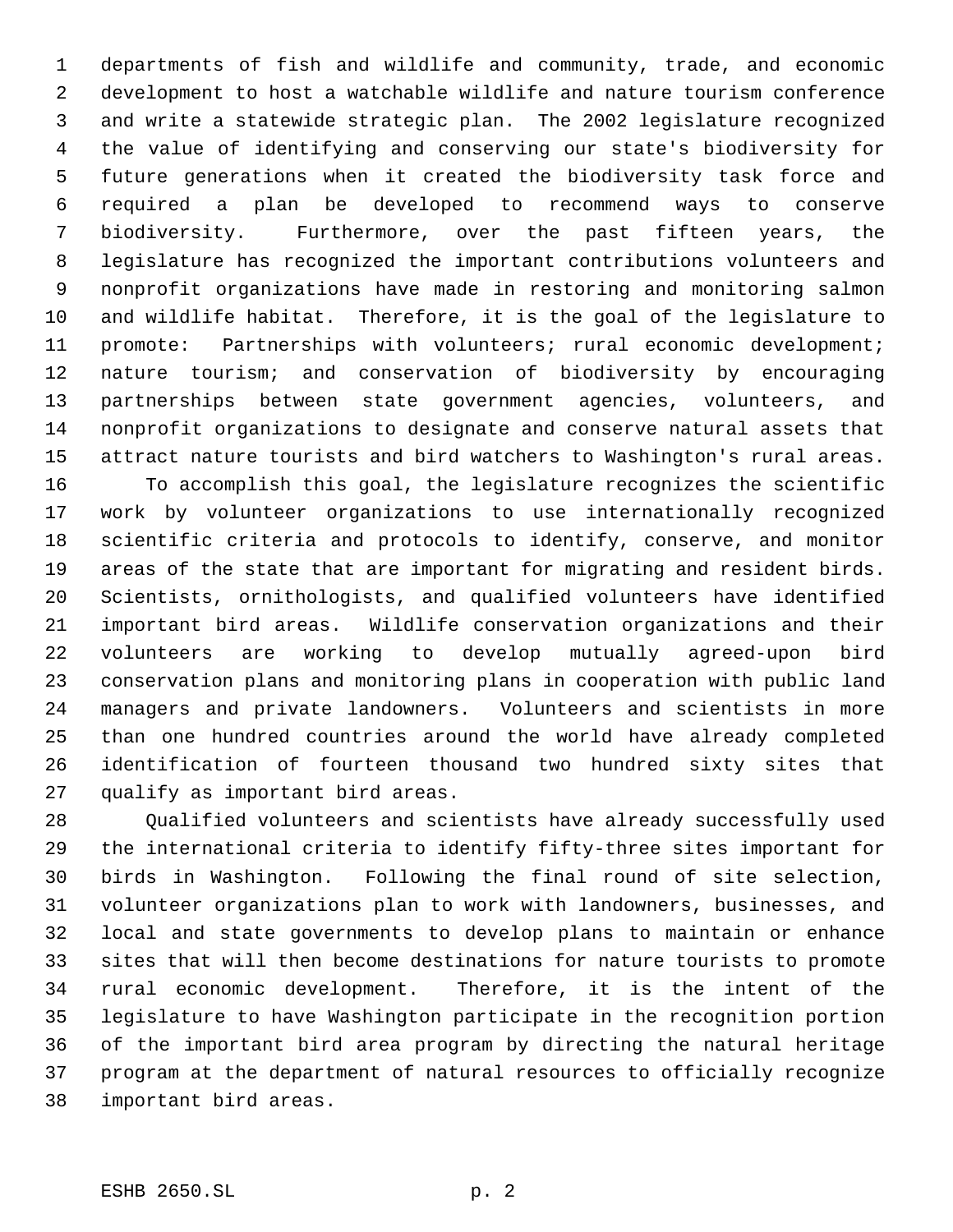NEW SECTION. **Sec. 2.** A new section is added to chapter 79.70 RCW to read as follows:

 (1) The program may use information collected by a qualifying nonprofit organization to recognize important bird areas. The program should, to the greatest extent possible, coordinate with and use internationally agreed-upon, scientific criteria and protocols developed by a qualifying nonprofit organization to officially recognize these sites throughout Washington. Prior to using information collected by a qualifying nonprofit organization, the program must verify that the information was collected by individuals trained in scientific data collection, wildlife biology, or ornithology.

 (2) When the program recognizes an important bird area, that information will be included in the program's data bank. An important bird area shall not be designated as a natural area or a natural area preserve unless that area satisfies the substantive and procedural requirements for becoming a natural area or natural area preserve under this chapter.

 (3) The qualifying nonprofit organization that collected the information used to recognize important bird areas should be available to work with interested landowners, businesses, and state and local governments to identify ways to maintain or enhance the important bird areas.

 (4) The recognition of private property as an important bird area under this chapter, or the inclusion of private property in the program's data bank, does not confer nor imply any rights of access or trespass onto the important bird area without full knowledge and consent of the owner pursuant to any state statutory and common laws dealing with trespass and access to private property.

 (5) Recognition of an important bird area does not require or create critical area designation under chapter 36.70A RCW.

 NEW SECTION. **Sec. 3.** A new section is added to chapter 79.70 RCW to read as follows:

 Prior to recognizing an important bird area under this chapter, the department must:

 (1) Publish notice of the proposed important bird area in the Washington state register;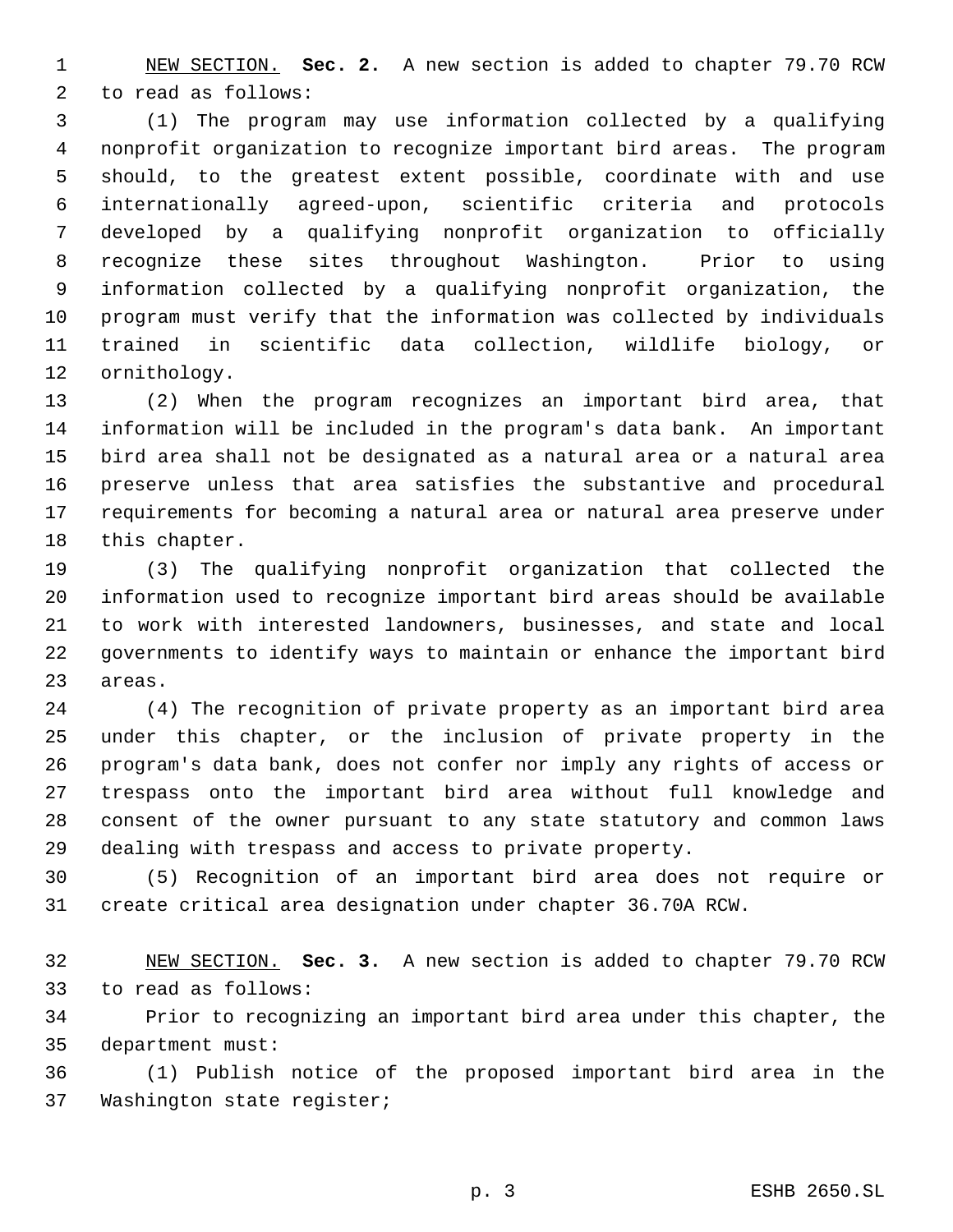(2) Publish notice of the proposed important bird area in a newspaper of general circulation in the county where the proposed important bird area is located; and

 (3) Conduct at least one public hearing in the county where the proposed important bird area is located.

 **Sec. 4.** RCW 79.70.020 and 2003 c 334 s 548 are each amended to read as follows:

 The definitions in this section apply throughout this chapter unless the context clearly requires otherwise.

(1) "Department" means the department of natural resources.

 (2) "Natural areas" and "natural area preserves" include such public or private areas of land or water which have retained their natural character, although not necessarily completely natural and undisturbed, or which are important in preserving rare or vanishing flora, fauna, geological, natural historical or similar features of scientific or educational value and which are acquired or voluntarily registered or dedicated by the owner under this chapter.

 (3) "Public lands" and "state lands" have the meaning set out in RCW 79.02.010.

 (4) "Council" means the natural heritage advisory council as established in RCW 79.70.070.

(5) "Commissioner" means the commissioner of public lands.

 (6) "Important bird area" means those areas jointly identified by the natural heritage program and a qualifying nonprofit organization using internationally recognized scientific criteria. These areas have been found to be necessary to conserve populations of wild waterfowl, upland game birds, songbirds, and other birds native to and migrating through Washington, and contain the habitats that birds are dependent upon for breeding, migration, shelter, and sustenance.

 (7) "Instrument of dedication" means any written document intended to convey an interest in real property pursuant to chapter 64.04 RCW.

32 ( $(\overline{\{7\}})$   $\underline{\{8\}}$  "Natural heritage resources" means the plant community types, aquatic types, unique geologic types, and special plant and animal species and their critical habitat as defined in the natural heritage plan established under RCW 79.70.030.

36  $((+8))$  (9) "Plan" means the natural heritage plan as established under RCW 79.70.030.